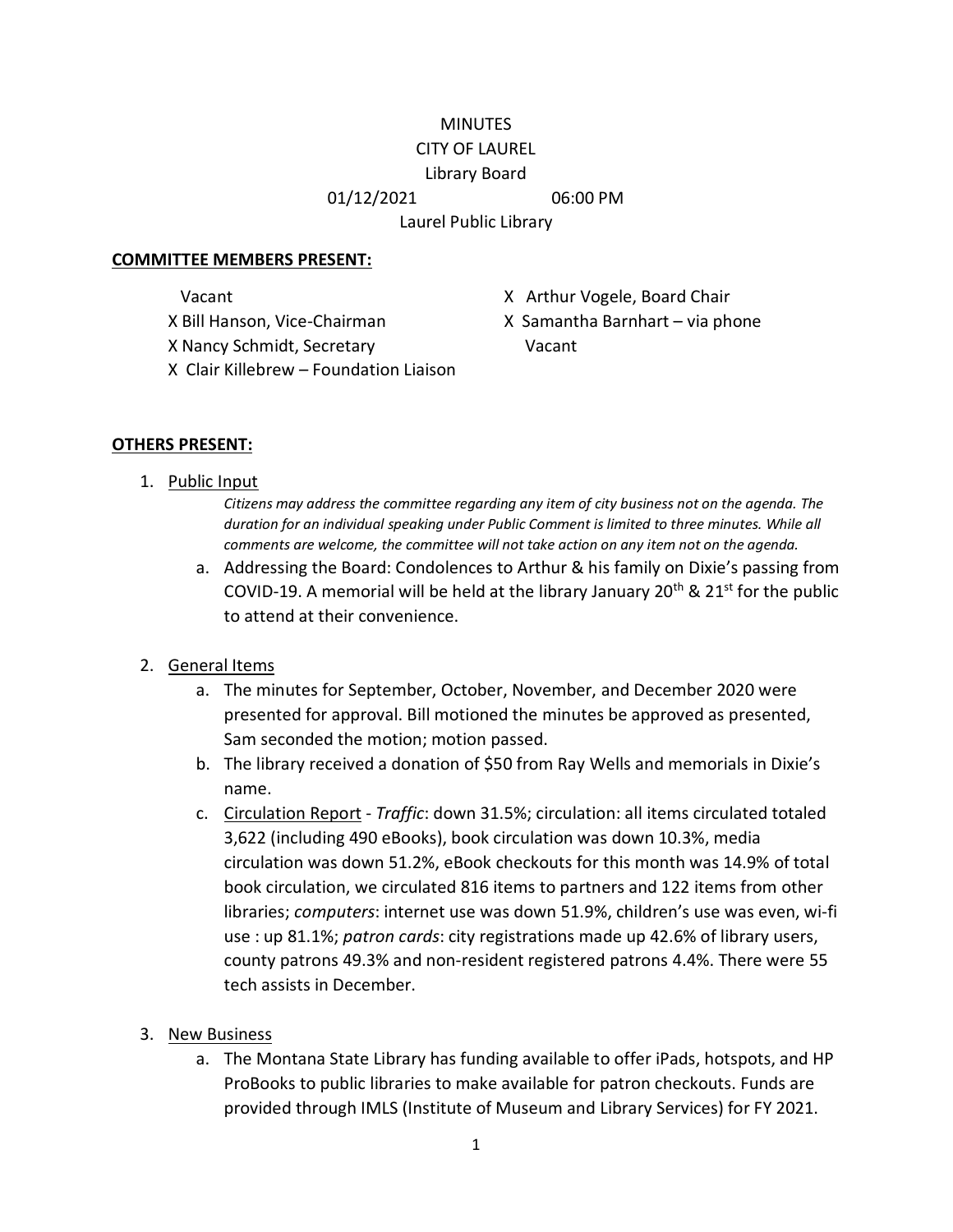We have been given 4 iPads, 8 hotspots (6 are currently borrowed out to patrons) and 2 ProBooks with 4 more coming. Our patrons have been greatly appreciative of these items being made available at no charge.

- b. We are planning on having a book sale for 2 weeks again this spring. The tentative dates are March 22 – April 3, 2021. Again, we are hoping to reach a goal of over \$3,000 to help pay for new books.
- c. Currently there are two openings on the library board: vacancy caused by Dixie's passing and the Board removal of Emilie. Arthur emailed Mayor Nelson asking for guidance on filling these positions. Mike will post the openings on Facebook and the library website. We have no other information to offer at this time.
- d. With the election of the new Governor, we need to revise out mask policy for library patrons. Library staff provided input on what they wanted most in the new policy. The updated Mask Policy was presented to the Board for approval. Bill motioned the policy be adopted as presented, Sam seconded the motion; passed.
- e. The Montana State Library has presented its options for updating the Public Library Standards for Administrative Rules. The biggest difference will be the language defining whether a library meets Essential Standards or Excellent Standards of Service. We have to meet the essential service criteria to receive funding from the State Library but we will always strive for excellent service.

## 4. Old Business

- a. The library will receive about \$6,800 reimbursement through the CARES Act funding. Once there is a determination concerning where these funds are to be expended, we will decide what to do with them. An email will be sent to the Clerk/Treasurer requesting more information at a later date.
- b. Nancy has been sent a notice from Bethany that there will be a budget amendment made for funds to be directed to the library. This funding is in response to some items being budgeted less than actual and revenues being greater due to increased property taxes. The budget amendment was for \$6,230.57 for FY 19/20.
- c. Under Foundation business the library staff recommends a Dip Jar for donations to the Foundation. The cost of this item is about \$350 for the collection device and \$150 annual cost to administer the funding plan. There was also discussion on creating a "Giving Tree" for donor acknowledgement and plans to create memorial nook in honor of Dixie in the children's area.

## 5. Other Items

a. Upcoming Items:

Chris, Fred, and Nancy have a significant amount of vacation time to use before